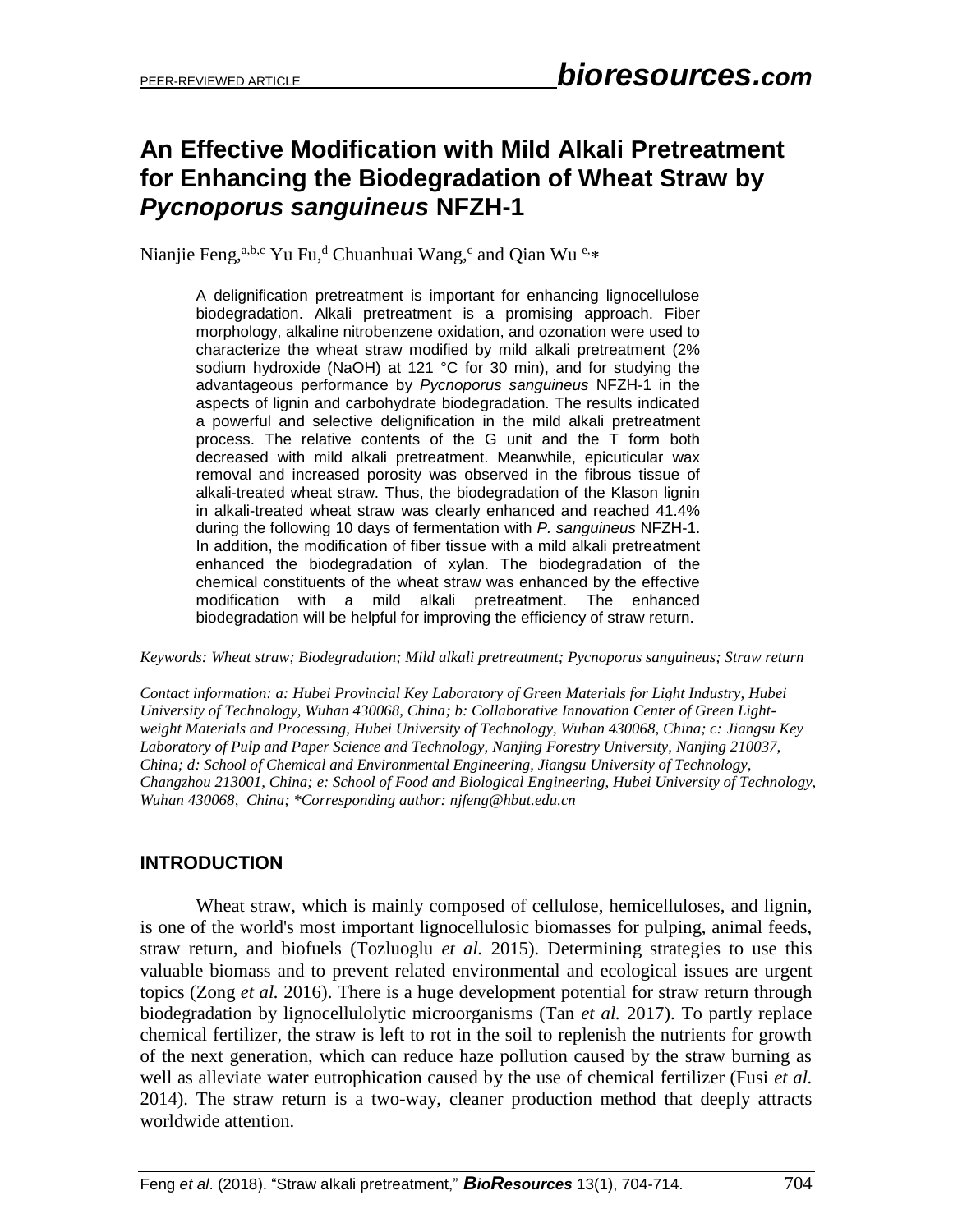*Pycnoporus sanguineus*, a common species distributed in tropical and subtropical regions (Lesage-Meessen et al. 2011), is also named as *Trametes coccinea*. *P. sanguineus* is claimed to produce laccase as the predominant ligninolytic enzyme, and the fungus is described as a model organism for studying laccase and its implication in lignin degradation (Herpoël *et al.* 2000). Prior study indicated that 56.7% of Klason lignin and 36.6% of holocellulose in the wheat straw were biodegraded by *P. sanguineus* NFZH-1 within 30 days of incubation (Feng *et al.* 2014). However, the wheat straw that has not been biodegraded in a short time fails to improve soil fertility, hinders the germination of seeds, and delays the breeding of the next generation (Walsh and McDonnell 2012). Delignification is considered as a limiting step of the wheat straw biodegradation (Feng *et al.* 2016). Wheat straw lignin is composed of guaiacyl (G), syringyl (S), and hydroxyphenyl (H) structural units that are connected with ether bonds and C-C bonds (Freudenberg 1959). The cellulose and hemicellulose fractions in the wheat straw cell wall are surrounded by lignin. The hydrophobic lignin forms an interlaced network, which acts as a reaction barrier (Alvira *et al.* 2010) and results in a decrease in the accessible surface area and a consequently lower biodegradation. Therefore, the delignification pretreatment is expected to enhance the biodegradation of wheat straw.

Thermochemical pretreatment using alkali is noted as one of the most promising methods for the hydrolysis of lignocellulose, mainly due to its strong and rapid delignification ability (Kleppe 1970). During alkaline pretreatment, the nucleophilic reagent attracts the  $C_α$  site of lignin phenylpropane units and breaks the β-O-4 structures through neighboring group participation (Marton 1971). Molecular fragmentation causes lignin degradation. Meanwhile, alkaline hydrolysis improves the reactivity of the remaining polysaccharides, reduces acetyl groups and various uronic acid substitutions of hemicelluloses, removes epicuticular wax, swells the fiber cell wall, increases the porosity of fibrous tissue, and consequently increases the surface accessibility for exoenzymes (Karp *et al.* 2013). In addition, a number of studies have stated that the lignin of herbaceous plants contains hydroxycinnamic acids, ρ-coumaric, and ferulic acids (Ma *et al.* 2014). The hydroxycinnamic acids have alkali-labile ester bonds, forming lignin-carbohydrate complexes (LCC) by combining with lignin polymers and/or hemicelluloses (Zikeli *et al.* 2016). For this reason, wheat straw is easily delignified by using alkali under relatively mild pretreatment conditions (*e.g.*, low temperature, low alkali dose, and short treatment time), as compared with woody species.

The objective of the present study is to investigate the effect of mild alkali pretreatment on wheat straw biodegradation for improving the efficiency of straw return. In this study, the wheat straw was hydrolyzed by 2% sodium hyroxide (NaOH) at 121  $^{\circ}$ C for 30 min, and subsequently biodegraded by *P. sanguineus* NFZH-1 within 10 days. Scanning electron microscopic and *in situ* analytical techniques, including nitrobenzene oxidation (NO) and ozonation (Z), were conducted for the purpose of testing the effect of alkali pretreatment on biodegradation.

### **EXPERIMENTAL**

#### **Materials**

#### *Mild alkali pretreatment of wheat straw*

Wheat straw (*Triticum aestivum* cv. Yang *No. 4*), was collected from Jiangsu Academy of Agricultural Sciences, Nanjing, China. The straw was cleaned by the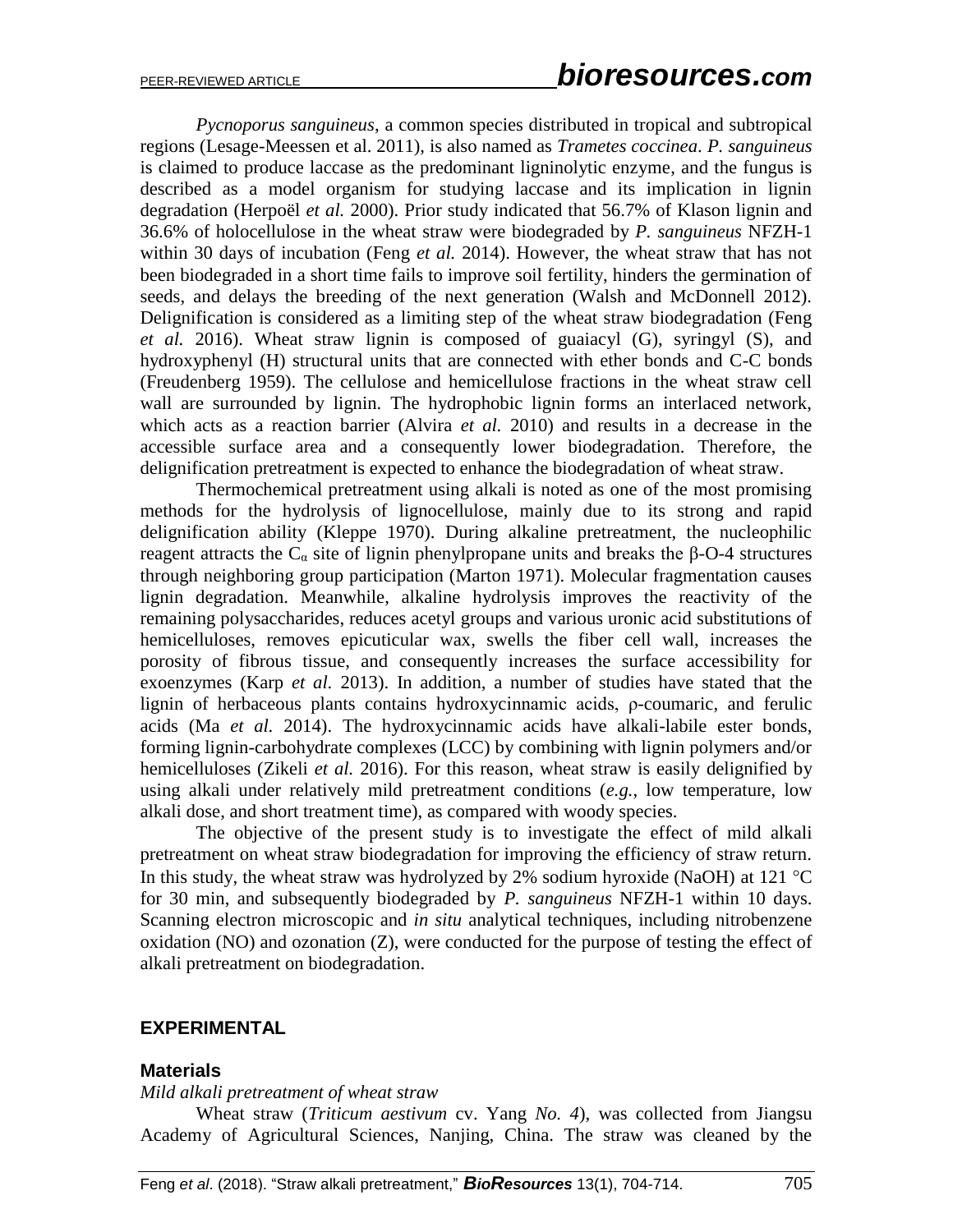removal of the leaves, spikes, sheaths, and fragments, subsequently ground in a Wiley mill, and a 0.25 mm to 0.42 mm fraction was obtained.

The wheat straw powder was treated with 2% NaOH solution (weight/volume ratio of 1/4) at 121 ℃ for 30 min. The alkali-treated wheat straw was cooled, washed with distilled water until a neutral pH  $(7)$  was reached, and then air-dried to a constant weight for fermentation. The alkali-treated wheat straw was named as AWS, and the yield of AWS was 71.5%.

### *Chemicals*

N,O-Bis (trimethylsilyl) trifluoroacetamide with trimethylchlorosilane (BSTFA + TMCS) was purchased from Sigma-Aldrich, Co. (St. Louis, USA) and was of HPLC grade. Potatoes were obtained from a local market. All other chemicals were of analytical grade from Sinopharm Chemical Reagent Co., Ltd. (Nanjing, China).

## **Methods**

## *Biodegradation by Pycnoporus sanguineus NFZH-1*

*P. sanguineus* NFZH-1 was maintained on potato dextrose agar (PDA) slants at 4 C, and deposited in the Culture Collection of Wood Rot Fungi, Nanjing Forestry University, China. The PDA medium contained 200 g/L potato, 20 g/L glucose, and 20 g/L agar.

50 mL of medium containing 200 g/L potato, 20 g/L glucose, 2 g/L  $MgSO_4$ <sup>-7</sup>H<sub>2</sub>O, 5 g/L (NH<sub>4</sub>)<sub>2</sub>SO<sub>4</sub> and 5 g/L KH<sub>2</sub>PO<sub>4</sub> was added to a 250 mL Erlenmeyer flask, autoclaved at 121  $\degree$ C for 30 min, and inoculated with the *P. sanguineus* mycelium taken from the PDA plates. After 3 days of growth at 28  $^{\circ}$ C on a rotary shaker (170 r/min,  $\Phi$  18 mm), the spores were harvested and aseptically filtered through a Buchner funnel which contained six layers of cheesecloth to remove mycelium. Spores were allowed to settle down by gravity overnight, followed by repeated washing with 0.9% (w/v) NaCl. The obtained spores were kept at  $4^{\circ}$ C in the dark and used within 2 weeks of storage. The stored spore suspensions were adjusted to a concentration of about  $1.0 \times 10^7$ spores  $mL^{-1}$  for inoculating.

Five grams of AWS (oven-dry weight) and 12 mL of Kirk nutrient solution were mixed in a 250-mL Erlenmeyer flask, followed by sterilization at 121  $\degree$ C for 60 min, and inoculated with *P. sanguineus* NFZH-1. The Kirk medium contained 10 g/L glucose, 0.44 g/L ammonium tartrate, 6.0 g/L potassium dihydrogen phosphate (KH<sub>2</sub>PO<sub>4</sub>), 4.1 g/L magnesium sulfate heptahydrate (MgSO<sub>4</sub>·7H<sub>2</sub>O), 0.3 g/L calium chloride (CaCl<sub>2</sub>), 0.2 g/L sodium chloride (NaCl), 0.1 g/L manganese sulfate monohydrate (MnSO<sub>4</sub>·H<sub>2</sub>O), 6 mg/L vitamin  $B_1$ , and 0.5 mL/L Tween-80. After 10 days of growth at 28 °C without shaking, the biodegraded samples (residues) named as BAWS were washed with distilled water, and then air-dried for fiber morphology, lignin content, and chemistry structure analysis. The wheat straw was also biodegraded under the same conditions, and named as BWS. The BWS yield of 87.8% and BAWS yield of 82.0% were determinated in the biodegradation process, respectively.

## *Determination of chemical constituents*

The washed residues were measured for their chemical constituents according to the standard methods from the Technical Association of the Pulp and Paper Industry. These protocols were processed for Klason lignin (TAPPI T222 om-88 (1988)), acid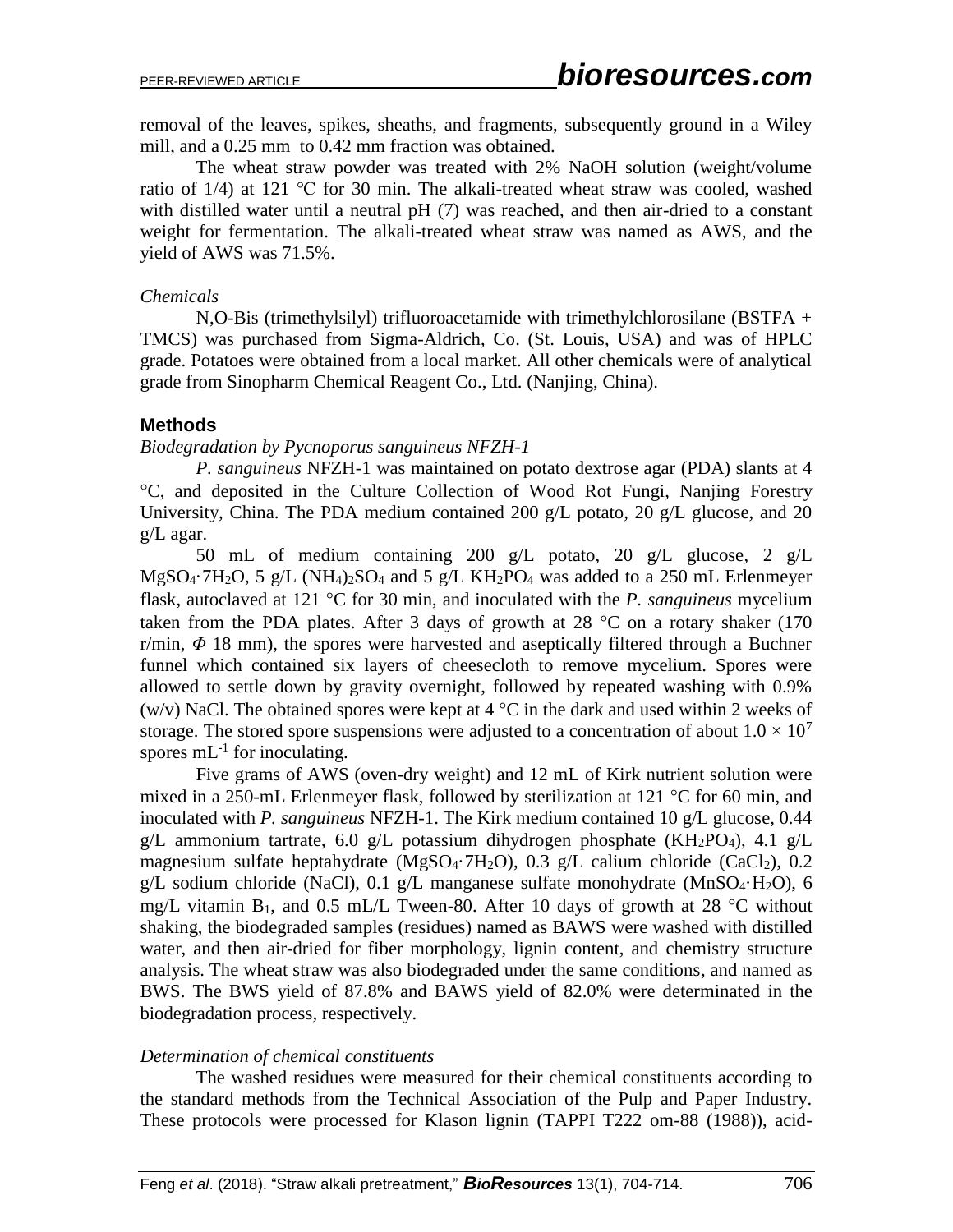soluble lignin (TAPPI T13wd-74 (1974)), and carbohydrate constituents (TAPPI T249 cm-00 (2000)).

Gas chromatography (GC; GC9800, Kechuang Instruments Technology Co., Ltd., Shanghai, China) was used for the carbohydrate constituents analysis. The analytical column was a fused-silica capillary column (SGE Analytical Science BP5, Melbourne, Australia,  $0.25$  mm i.d.  $\times$  30 m). Nitrogen was used as a carrier gas with a flow rate of 1 mL/min. The column temperature programme was 60 °C (1 min) and 60 °C to 220 °C (15  $\degree$ C/min), held for 15 min at 220  $\degree$ C. The injector and detector temperatures were maintained at 225  $\degree$ C and 250  $\degree$ C, respectively.

### *Fiber morphology observation*

The fiber morphology observation employed in this work was based on previous reports (Feng *et al.* 2015). The washed residues were dehydrated and critical point dried for fiber surface and cross-section analysis *via* scanning electron microscopy (SEM; FEI Quanta 200, Portland, USA) after gold-plating.

### *Alkaline nitrobenzene oxidation*

Alkaline nitrobenzene oxidation was performed according to previous literature (Feng *et al.* 2016). The samples were degraded, extracted, and dried for GC analysis (GC9800, Kechuang Instruments Technology Co., Ltd., Shanghai, China). The column temperature programme was 160 °C (0 min) and 160 °C to 260 °C (4 °C/min), held for 3 min at 260 °C. The injector and detector temperatures were maintained at 260 °C and 270 C, respectively. Other conditions were the same as described in the carbohydrate constituents analysis.

### *Ozonation*

Ozonation was performed according to previous literature (Feng *et al.* 2016). The samples were degraded, filtered, saponified, washed, and dried for GC analysis (GC9800, Kechuang Instruments Technology Co., Ltd., Shanghai, China). The column temperature programme was 120 °C (0 min) and 120 °C to 260 °C (4 °C /min), and held for 3 min at 260 °C. The injector and detector temperatures were maintained at 260 °C and 270 °C, respectively. Other conditions were the same as described in the carbohydrate constituents analysis.

### *Degradation calculation and statistics*

The degradation of chemical constituents in AWS, BWS, and BAWS was calculated with Eq. 1,

$$
\text{Degradation } (\%) = \frac{c_a - (Y \times c_b)}{c_a} \times 100 \tag{1}
$$

where *Y* (%) is the yield of the wheat straw degradation,  $C_a$  (%) is the chemical constituents of wheat straw before degradation, and  $C_b$  (%) is the chemical constituents of wheat straw after degradation.

The tests were performed in triplicate. The data values are presented as means  $\pm$ standard error (SE). A statistical analysis was performed by an analysis of variance (ANOVA) using Origin Pro (Version 8.0, OriginLab, Northampton, USA), and the probability values of  $p \leq 0.05$  were considered a statistically significant difference.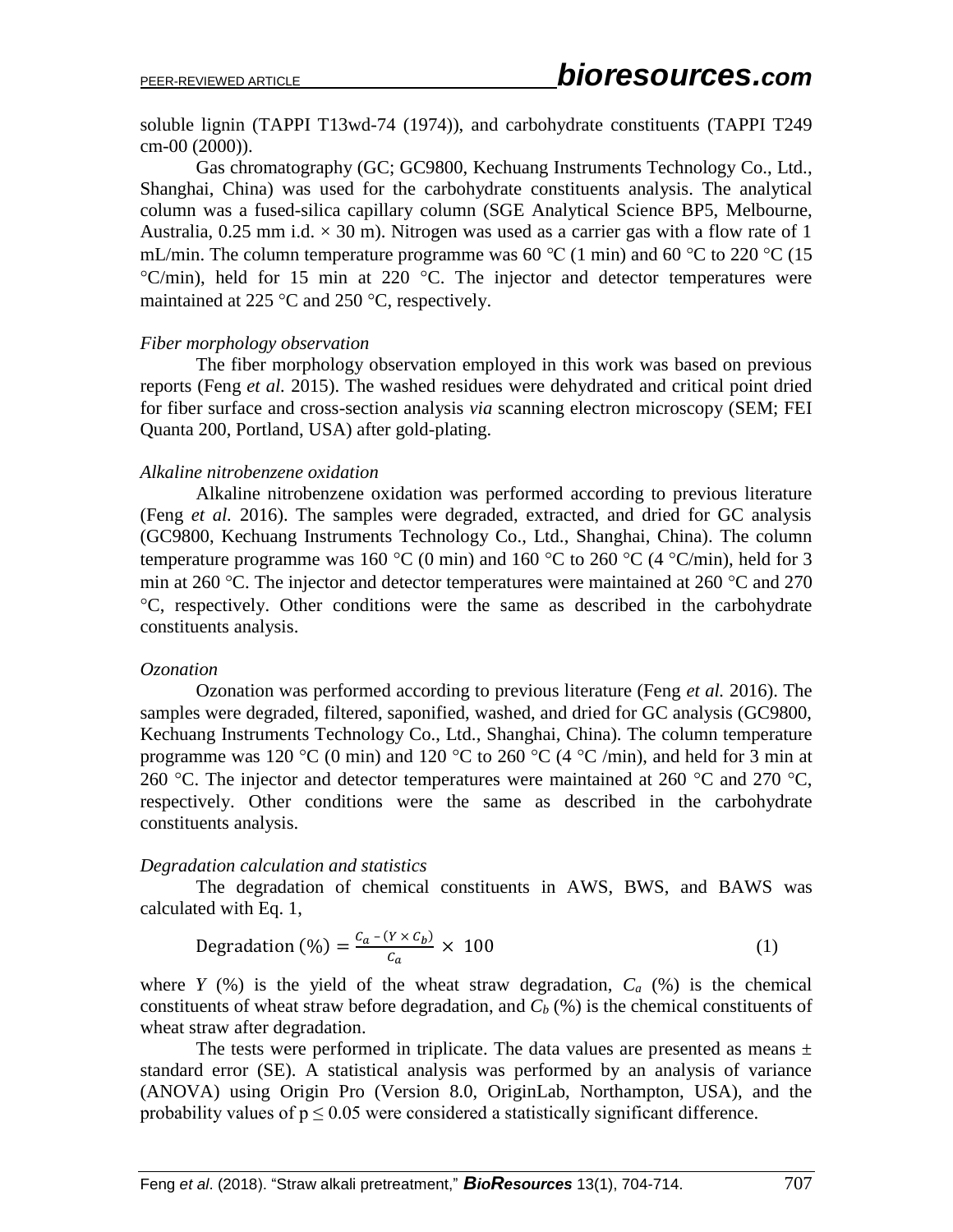# **RESULTS AND DISCUSSION**

### **Effective Modification with Mild Alkali Pretreatment**

### *Chemical constituents*

Table 1 shows the impact of mild alkali pretreatment on the chemical constituents of wheat straw. The total lignin, the sum of Klason lignin and acid-soluble lignin, fell from 23.1% in the raw material to 16.2%, an overall 49.9% degradation. Mild alkali pretreatment led to a 49.0% degradation in Klason lignin, resulting in a decrease from 20.9% in the raw material to 14.9%. The degradation of acid-soluble lignin was more likely to happen. The content of acid-soluble lignin decreased from 2.2% in the raw material to 1.3%, a 57.8% degradation. Lower lignin content in the fermentation process for enhancing the biodegradation should be expected (Bikovens *et al.* 2010).

Glucan and xylan suffered weak attacks in the mild alkali pretreatment process. For glucan, the content increase occurred from 39.6% in the raw material to 48.3%; for xylan, the content also increased from 23.8% in the raw material to 25.7% (Table 1). This was a typical effect, caused by lignin degradation. The degradation of the hemicellulose side chain was high, including the degradation of 49.0% arabinan, 100.0% mannan, and 100.0% galactan. However, the degradation effect was virtually negligible. The degradation of carbohydrates is known to generate inhibitors, such as furfural from pentoses degradation, and 5-hydroxymethylfurfural from hexoses (Rasmussen *et al.* 2014). Lower carbohydrate degradation should thus lead to lower inhibitor generation. Lower inhibitor content might be good for the following biodegradation.

|                     | Wheat Straw (%) | AWS (%)         | Degradation (%) |
|---------------------|-----------------|-----------------|-----------------|
| Total lignin        | $23.1 \pm 0.4$  | $16.2 \pm 0.3$  | $49.9 \pm 1.9$  |
| Klason lignin       | $20.9 \pm 0.5$  | $14.9 \pm 0.4$  | $49.0 \pm 2.6$  |
| Acid-soluble lignin | $2.2 \pm 0.1$   | $1.3 \pm 0.1$   | $57.8 \pm 5.5$  |
| Arabinan            | $3.9 \pm 0.1$   | $2.8 \pm 0.1$   | $49.0 \pm 3.6$  |
| Xylan               | $23.8 \pm 0.2$  | $25.7 + 0.1$    | $22.8 \pm 1.0$  |
| Mannan              | $0.5 + 0.1$     | ND <sup>a</sup> | 100.0           |
| Glucan              | $39.6 \pm 0.3$  | $48.3 \pm 0.3$  | $12.8 \pm 1.2$  |
| Galactan            | $1.3 \pm 0.1$   | <b>ND</b>       | 100.0           |
| ND: not detected    |                 |                 |                 |

**Table 1.** Degradation of Chemical constituents by Mild Alkali Pretreatment

## *Fiber morphology*

Figure 1 shows the SEM images of the fiber surface and cross-section of wheat straw modified by mild alkali pretreatment. Figures 1a and 1c are the SEM images of the fiber surface and cross-section of wheat straw, respectively. Figures 1b and 1d present the SEM images of fiber surface and cross-section of AWS, respectively. The AWS had a broken fiber surface, and the removal of the epicuticular wax in the mild alkali pretreatment process was obvious (Fig. 1b). Some pores formed in the compartment layers of the cell wall during mild alkali pretreatment of wheat straw (Fig. 1d).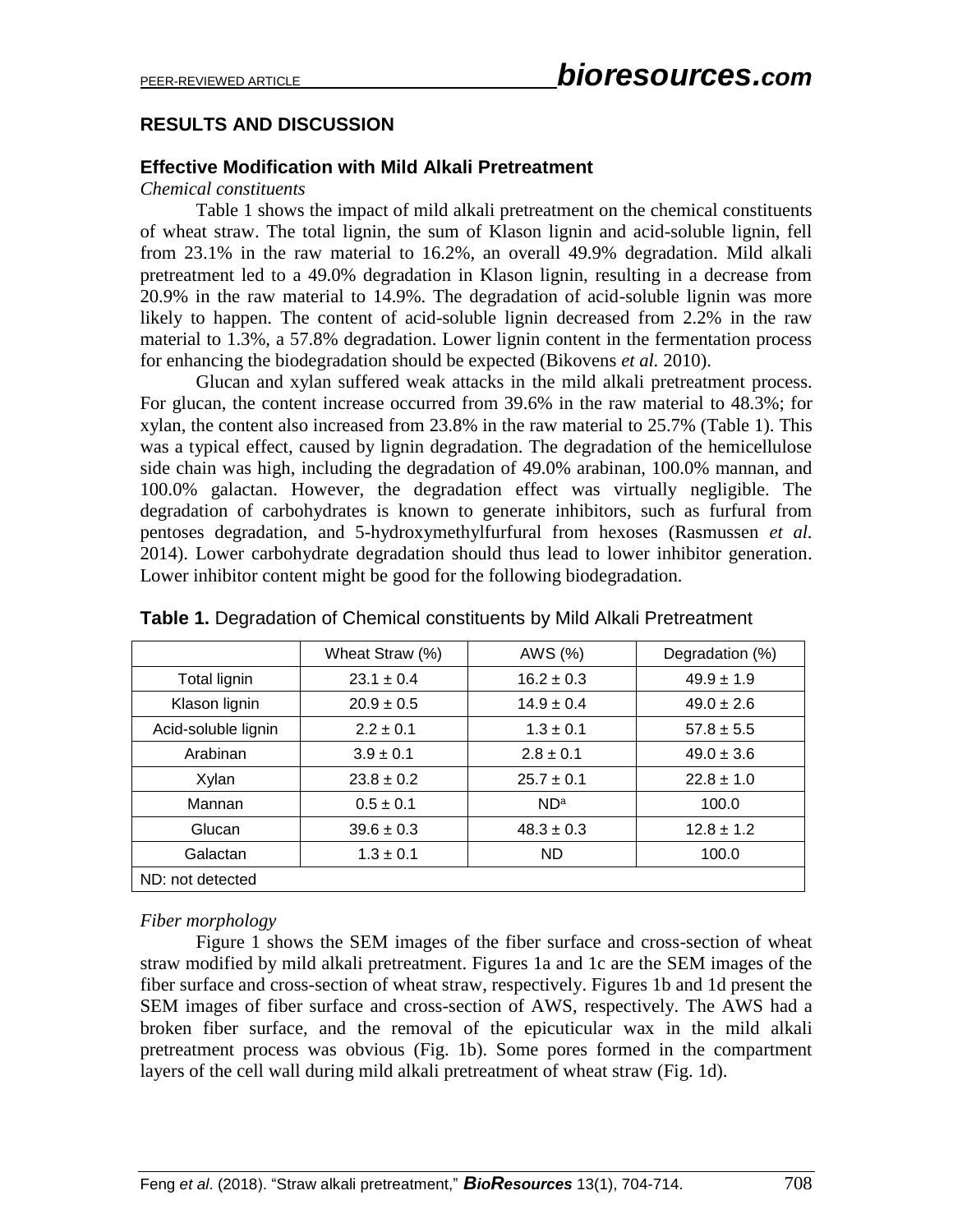# PEER-REVIEWED ARTICLE *bioresources.com*



**Fig. 1.** SEM images of fiber surface and cross-section of wheat straw modified by mild alkali pretreatment, wheat straw (a and c), and AWS (b and d)

## *Lignin chemical structure*

Alkaline nitrobenzene oxidation is important in terms of the characterization of lignin by providing information on the relative amounts of the uncondensed lignin units (Chen 1992). When applied to wheat straw, NO converts the lignin to identifiable nitrobenzene oxidation productions (NOP), which are mostly a mixture of aromatic aldehydes comprising vanillin (G), syringaldehyde (S), and ρ-hydroxybenzaldehyde (H) (Chang and Allan 1971). Table 2 shows the effect of mild alkali pretreatment on the uncondensed lignin units of wheat straw. After mild alkali pretreatment, NOP degradation of wheat straw was 32.4%, which was from 35.0% uncondensed G unit degradation, 43.9% uncondensed H unit degradation, and only 27.2% uncondensed S unit degradation. Lower S unit was degraded by mild alkali pretreatment, that differed from kraft pulping (Ventorim *et al.* 2014). Lower S unit degradation may have been attributed to the mild pretreatment conditions. The degradation merely occurred at the middle lamella, while the S-rich second wall (Sjöström 1993) was relatively undamaged (Fig. 1d).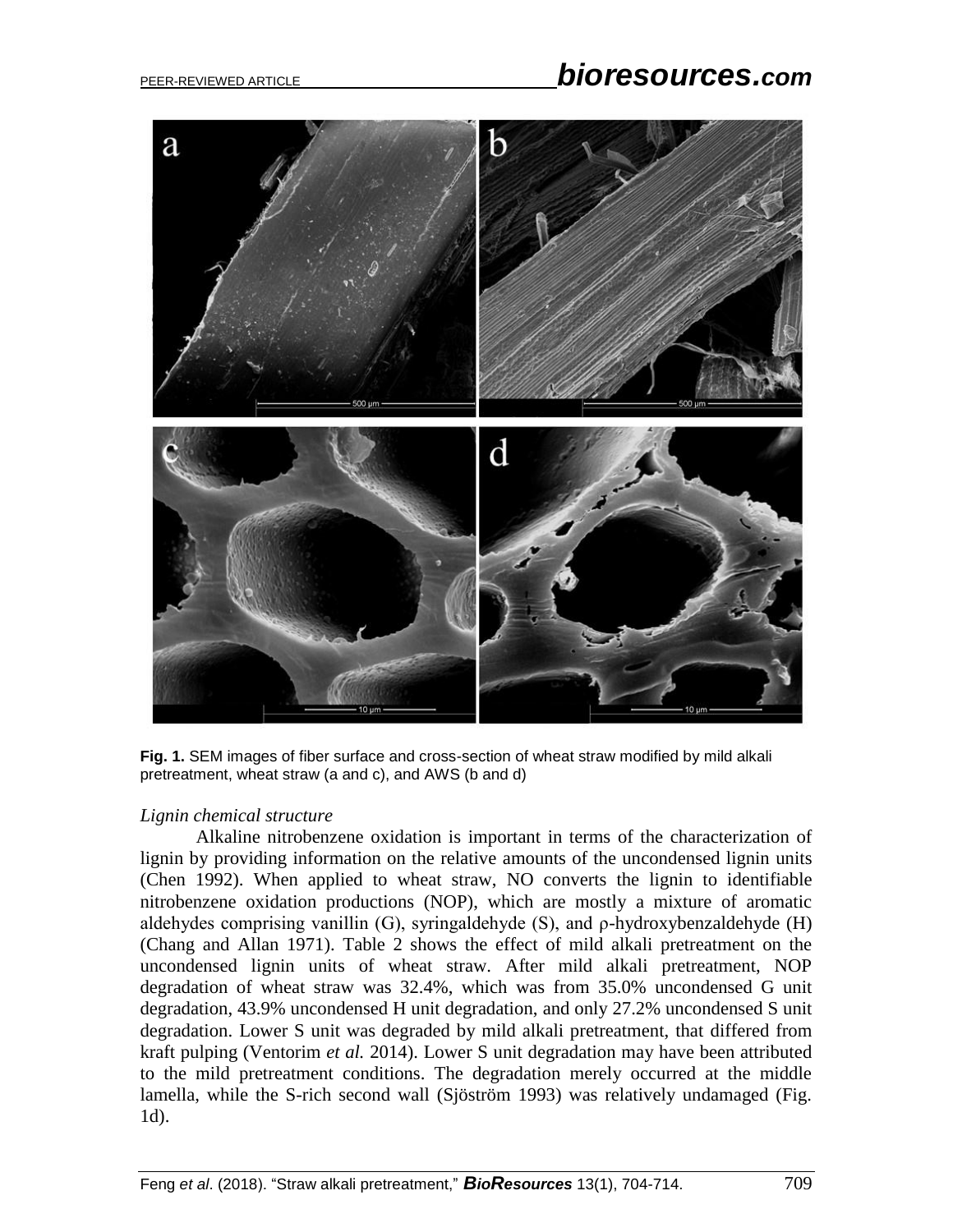The β-O-4 structures are predominant linkage types in lignin (Henriksson 2009). The linkage type can either be in the *erythro* (E) or *threo* (T) forms, and their stereochemistry can be characterized by ozonation (Akiyama *et al.* 2003). The degradation of β-O-4 structures and their stereochemistry are listed in Table 2. The 51.4% β-O-4 structures were degraded by mild alkali pretreatment. The E form was cleaved faster than T form under alkaline conditions. Faster E cleavage was explained by steric hindrance and intermolecular hydrogen bonding (Ueda *et al.* 2015), and was consistent with Shimizu's report (Shimizu *et al.* 2012).

|                            |            | Wheat Straw (%) | AWS (%)        | Degradation (%) |
|----------------------------|------------|-----------------|----------------|-----------------|
|                            | <b>NOP</b> | $39.5 \pm 0.1$  | $37.5 \pm 0.3$ | $32.4 \pm 1.0$  |
| Uncondensed                | G          | $20.5 \pm 0.5$  | $18.7 \pm 0.3$ | $35.0 \pm 2.9$  |
| units                      | S          | $16.3 \pm 0.4$  | $16.5 \pm 0.5$ | $27.2 \pm 3.6$  |
|                            | н          | $2.7 \pm 0.2$   | $2.1 \pm 0.1$  | $43.9 \pm 6.8$  |
|                            | $E+T$      | $22.2 \pm 0.3$  | $15.1 \pm 0.2$ | $51.4 \pm 1.4$  |
| $\beta$ -O-4<br>structures |            | $14.1 \pm 0.3$  | $8.7 \pm 0.1$  | $55.9 \pm 3.0$  |
|                            |            | $8.1 \pm 0.0$   | $6.4 \pm 0.1$  | $43.5 \pm 0.9$  |

**Table 2.** Degradation of Uncondensed Units and β-O-4 Structures in Lignin by Mild Alkali Pretreatment

### **Enhancing the Biodegradation of Wheat Straw**

*Lignin biodegradation*

Table 3 shows the impact of mild alkali pretreatment on lignin biodegradation. Total lignin biodegradation of BWS was 14.6%; 13.7% Klason lignin biodegradation and 17.7% acid-soluble lignin biodegradation were found during 10 days of fermentation of the wheat straw. Total lignin biodegradation of BAWS reached 38.7%, which was approximately 2.7 times the amount of the biodegradation in BWS. The considerable biodegradation of total lignin mainly resulted from a 41.4% biodegradation of Klason lignin in BAWS. In consideration of the starting mass of wheat straw, 69.3% degradation of total lignin was found in the entire process, including mild alkali pretreatment and fermentation. The high degradation resulted from 70.1% degradation of Klason lignin and 61.1% degradation of acid-soluble lignin. As compared with wheat straw biodegradation, the lignin degradation was obviously enhanced by combining mild alkali pretreatment with fermentation. The G unit and T form were resistant to lignin biodegradation (Ander 1990). It was interesting that their relative contents both decreased after mild alkali pretreatment. The decreasing content of G unit and T form was the reason why the biodegradation of Klason lignin was enhanced. The removal of epicuticular wax promoted the strain growth on the fiber surface, and the increased porosity of fiber tissue allowed the enzyme proteins to penetrate into the cell wall. It laid another foundation for the lignin biodegradation. Lower biodegradation of acid-soluble lignin was found in the BAWS because acid-soluble lignin was more easily dissolved in the alkali pretreatment of wheat straw before the fermentation (Table 1).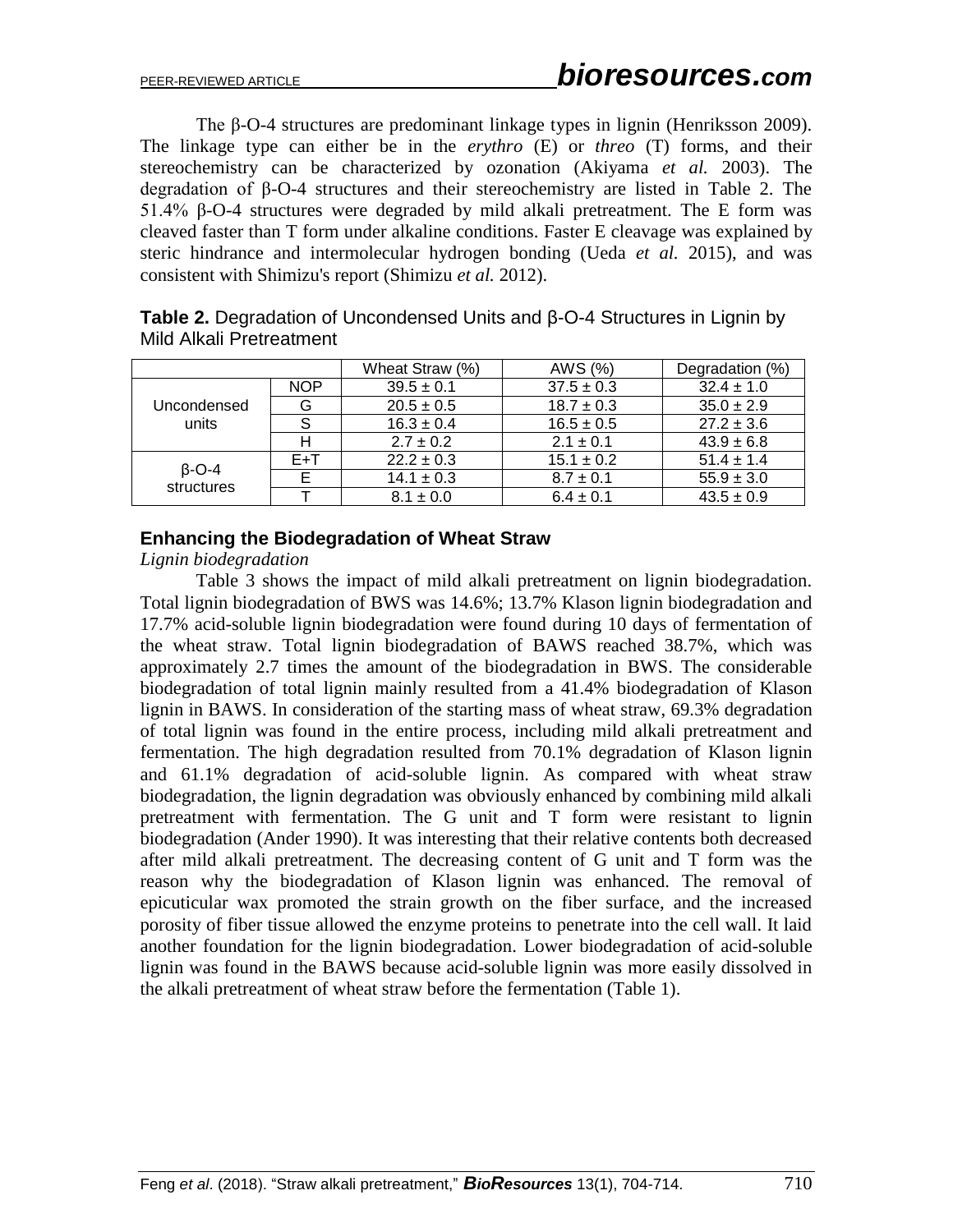|                                                                | Degradation (%) |                         |                          |
|----------------------------------------------------------------|-----------------|-------------------------|--------------------------|
|                                                                | <b>BWS</b>      | <b>BAWS<sup>a</sup></b> | <b>BAWS</b> <sup>b</sup> |
| Total lignin                                                   | $14.6 \pm 0.9$  | $38.7 \pm 1.5$          | $69.3 \pm 0.7$           |
| Klason lignin                                                  | $13.7 \pm 0.2$  | $41.4 \pm 1.6$          | $70.1 \pm 0.8$           |
| Acid-soluble lignin                                            | $17.7 + 1.2$    | $7.9 \pm 0.3$           | $61.1 \pm 0.1$           |
| a, based on the AWS; b, based on the start mass of wheat straw |                 |                         |                          |

|  | Table 3. Lignin Biodegradation by P. sanguineus NFZH-1 |  |
|--|--------------------------------------------------------|--|
|  |                                                        |  |

### *Carbohydrate biodegradation*

Prior study reported that xylanase and carboxymethyl cellulase were able to be produced by *P. sanguineus* NFZH-1 (Feng *et al.* 2014). Table 4 shows the impact of mild alkali pretreatment on carbohydrate biodegradation. Xylan and glucan were the main carbohydrates in wheat straw (Table 1), but the impacts of mild alkali pretreatment were different. For xylan, the biodegradation increased from 16.3% to 22.6%, and 44.7% degradation of xylan was found in the entire process. This increase was because of epicuticular wax removal and increased porosity in the mild alkali pretreatment process, which improved the surface accessibility of xylanase. For glucan, 35.6% degradation was found in the entire process. However, a slight decrease of biodegradation might result from the increased crystallinity in AWS. It is widely believed that the degradation of crystalline cellulose was the key problem to further improve the biodegradation efficiency of alkali-treated lignocellulose (Zhao *et al.* 2010).

|                                                                | Degradation (%) |                         |                |  |
|----------------------------------------------------------------|-----------------|-------------------------|----------------|--|
|                                                                | <b>BWS</b>      | <b>BAWS<sup>a</sup></b> | <b>BASWb</b>   |  |
| Xvlan                                                          | $16.3 \pm 0.3$  | $22.6 \pm 0.2$          | $44.7 \pm 0.1$ |  |
| Glucan                                                         | $11.0 \pm 0.2$  | $9.9 \pm 0.1$           | $35.6 \pm 0.1$ |  |
| a, based on the AWS; b, based on the start mass of wheat straw |                 |                         |                |  |

| Table 4. Carbohydrate Biodegradation by P. sanguineus NFZH-1 |  |  |
|--------------------------------------------------------------|--|--|
|                                                              |  |  |

Usually, at least 30 days of cultivation was required for straw return. The long cultivation time limited the efficiency of straw return. As compared with wheat straw biodegradation, the cultivation time of straw return was reduced from 30 days to 10 days, and an increased proportion of the lignin was biodegraded after return of the alkalitreated straw to the soil. The improvement of biodegradation by mild alkali pretreatment was believed to promote the straw return. Besides, in consideration of the limited carbohydrate biodegradation, a co-cultivation of lignin- and carbohydrate-degrading strain may further improve the efficiency of lignocellulose biodegradation. The studies on the biodegradation of alkali pretreatment wheat straw using a co-cultivation are currently underway.

## **CONCLUSIONS**

1. Modification with mild alkali pretreatment enhanced the biodegradation of wheat straw by *P. sanguineus* NFZH-1 within 10 days of fermentation. The enhanced biodegradation of the chemical constituents in wheat straw is expected to improve the efficiency of straw return to the soil.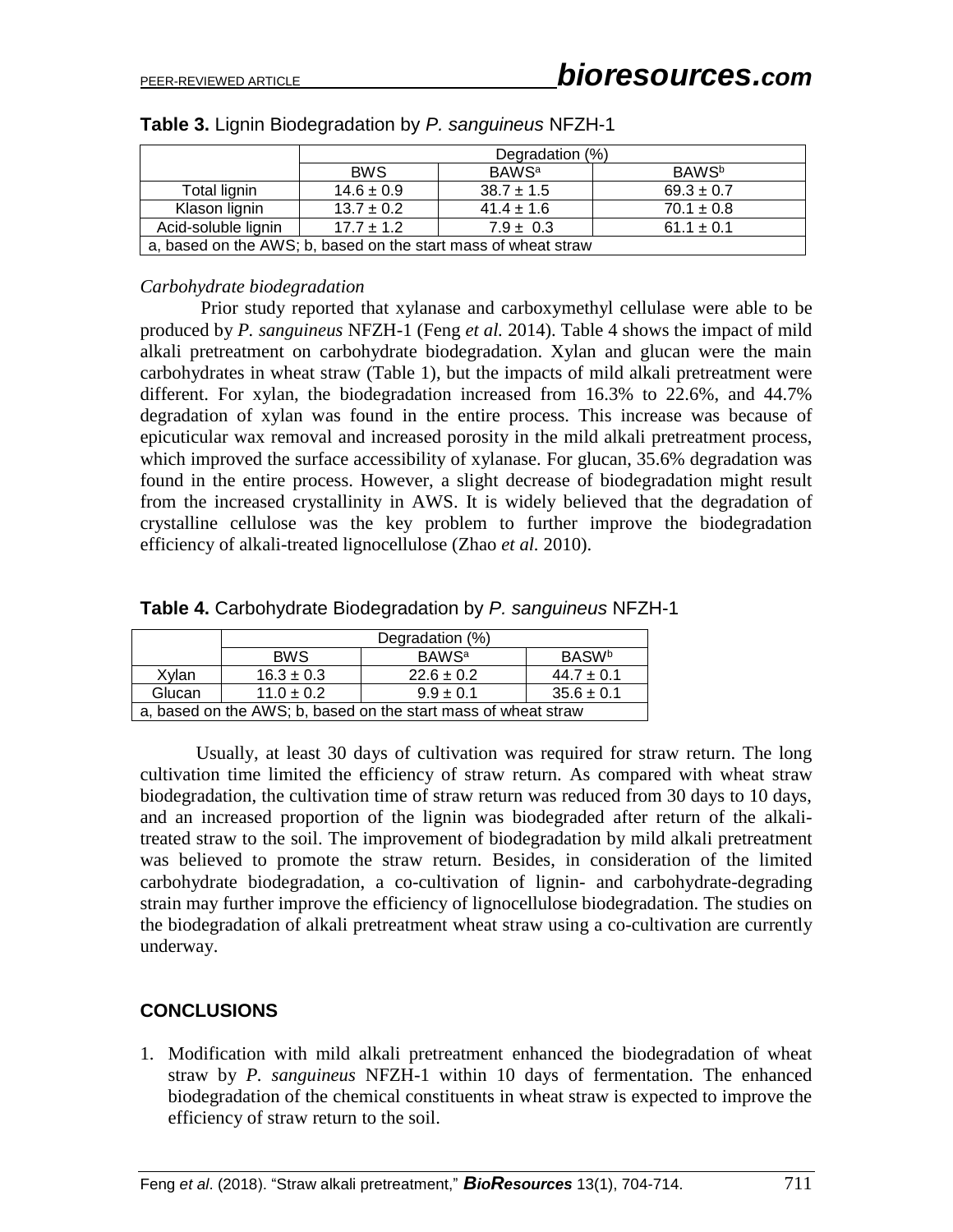- 2. The degradation of Klason lignin in the alkali-treated wheat straw reached 41.4% in fermentation process and 70.1% in entire process, respectively. The enhanced biodegradation of Klason lignin resulted from powerful and selective lignin degradation, especially for the G unit and T form in the mild alkali pretreatment process. Meanwhile, epicuticular wax removal and increased porosity of fibrous tissue with mild alkali pretreatment were also beneficial for the following biodegradation of Klason lignin.
- 3. The degradation of xylan in the alkali-treated wheat straw reached 22.6% in fermentation process and 44.7% in entire process, respectively. The epicuticular wax removal and increased porosity of fiber tissue with mild alkali pretreatment were significant to enhance xylan biodegradation.

## **ACKNOWLEDGMENTS**

The authors are grateful for the support of the Doctoral Scientific Research Prefund of the Hubei University of Technology and the Doctorate Fellowship Foundation of Nanjing Forestry University.

# **REFERENCES CITED**

- Akiyama, T., Matsumoto, Y., Okuyama, T., and Meshitsuka, G. (2003). "Ratio of erythro and threo forms of β-O-4 structures in tension wood lignin," *Phytochemistry* 64(6), 1157-1162. DOI: 10.1016/S0031-9422(03)00509-0
- Alvira, P., Tomáspejó, E., Ballesteros, M., and Negro, M. J. (2010). "Pretreatment technologies for an efficient bioethanol production process based on enzymatic hydrolysis: A review," *Bioresource Technol.* 101(13), 4851-4861. DOI: 10.1016/j.biotech.2009.11.093
- Ander, P. (1990). "Biodegradation of lignin," in: *Microbial and Enzymatic Degradation of Wood and Wood Components*, K. E. L. Eriksson, R. A. Blanchette, and P. Ander (eds.), Springer-Verlag, Berlin, Germany, pp. 225-333. DOI: 10.1007/978-3-642- 46687-8
- Bikovens, O., Telysheva, G., and Liyama, K. (2010). "Comparative studies of gass compost lignin and the lignin component of compost humic substances," *Chem. Ecol.*  26(sup2), 67-75. Doi: 10.1080/02757540.2010.494600
- Chang, H. M., and Allan, G. G. (1971). "Oxidation," in: *Lignins Occurrence, Formation, Structure and Reactions*, K. V. Sarkanen and C. H. Ludwig (eds.), Wiley-Interscience, New York, pp. 433-485.
- Chen, C. L. (1992). "Nitrobenzene and cupric oxide oxidations," in: *Methods in Lignin Chemistry*, S. Y. Lin, and C. W. Dence (eds.), Springer-Verlag, Berlin, Germany, pp. 301-321. DOI: 10.1007/978-3-642-74065-7
- Feng, N. J., Ma, Q. Z., Yuan, M. T., Zhai, H. M., and Ek, M. (2015). "Improving degradation ability toward wheat straw chemical composition by co-cultivation of *Pycnoporus sanguineus* with *Candida tropicalis*," *J. Biobased Mater. Bio.* 9(6), 567- 571. DOI: 10.1166/jbmb.2015.1555
- Feng, N. J., Zhai, H. M., and Lai, Y. Z. (2016). "On the chemical aspects of the biodelignification of wheat straw with *Pycnoporus sanguineus*, and its combined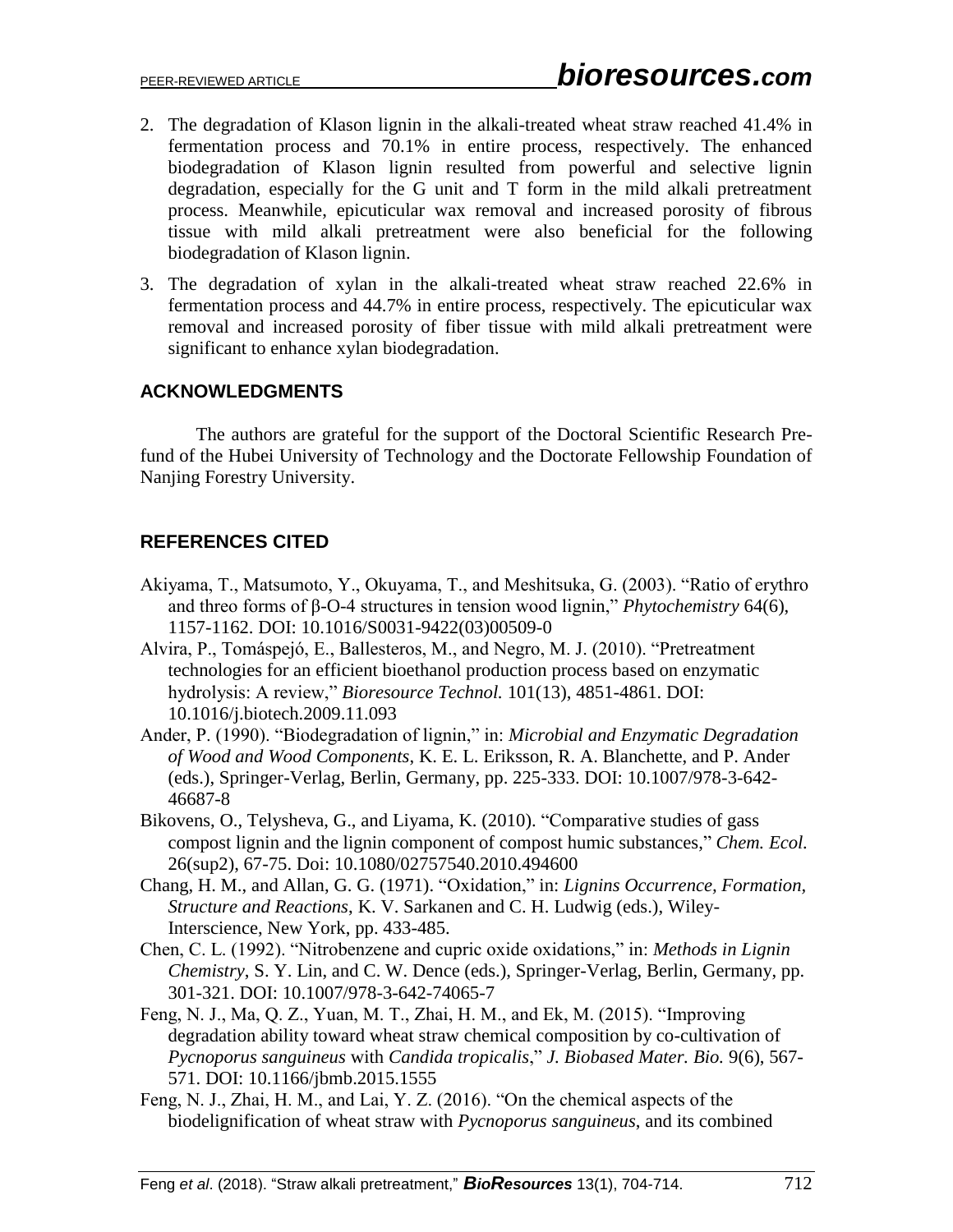effects with the presence of *Candida tropicalis*," *Ind. Crop. Prod.* 91, 315-322. DOI: 10.1016/j.indcrop.2016.07.035

- Feng, N. J., Zhai, H. M., and Wang, C. H. (2014). "Identification and lignin degradation of *Pycnoporus sanguineus* strain NFZH-1 with an endogenous mediator," *Chem. Ind. Forest Prod.* 34(5), 1-7. DOI: 10.3969/j.issn.0253-2417.2014.05.001
- Freudenberg, K. (1959). "Biosynthesis and constitution of lignin," *Nature* 183(4669), 1152-1155. DOI: 10.1038/1831152a0
- Fusi, A., Bacenetti, J., Gonzálezgarcía, S., Vercesi, A., Bocchi, S., and Fiala, M. (2014). "Environmental profile of paddy rice cultivation with different straw management," *Sci. Total Environ.* 494(10), 119-128. DOI: 10.1016/j.scitotenv.2014.06.126
- Henriksson, G. (2009). "Lignin," in: *Wood Chemistry and Wood Biotechnology*, M. Ek, G. Gellerstedt, and G. Henriksson (eds.), Walter de Gruyter, Stockholm, Sweden, pp. 121-147.
- Herpoël, I., Moukha, S., Lesage-Meessen, L., Sigoillot, J. C., and Asther, M. (2000). "Selection of *Pycnoporus cinnabarinus*, strains for laccase production," Fems Microbiol. Lett. 183(2), 301-306. Doi: 10.1016/S0378-1097(99)00616-3
- Karp, S. G., Woiciechowski, A. L., Soccol, V. T., and Soccol, C. R. (2013). "Pretreatment strategies for delignification of sugarcane bagasse: A review," *Braz. Arch. Biol. Techn.* 56(4), 679-689. DOI: 10.1590/S1516-89132013000400019
- Kleppe, P. (1970). "Kraft pulping," *Tappi J.* 53(1), 35-47.
- Lesage-Meessen, L., Haon, M., Uzan, E., Levasseur, A., Piumi, F., Navarro, D., Taussac, S., Favel, A., Lomascolo, A. (2011). "Phylogeographic relationships in the polypore fungus *Pycnoporus* inferred from molecular data," *Fems Microbiol. Lett*. 325(1), 37- 48. DOI: 10.1111/j.1574-6968.2011.02412.x
- Ma, J. F., Zhou, X., Ma, J., Ji, Z., Zhang, X., and Xu, F. (2014). "Raman microspectroscopy imaging study on topochemical correlation between lignin and hydroxycinnamic acids in miscanthus sinensis," *Microsc. Microanal.* 20(3), 956-963. DOI: 10.1017/S1431927614000658
- Marton, J. (1971). "Reactions in alkaline pulping," in: *Lignins Occurrence, Formation, Structure and Reactions*, K. V. Sarkanen and C. H. Ludwig (eds.), Wiley-Interscience, New York, pp. 639-694.
- Rasmussen, H., Sørensen, H. R., and Meyer, A. S. (2014). "Formation of degradation compounds from lignocellulosic biomass in the biorefinery: Sugar reaction mechanisms," *Carbohyd. Res.* 385(7), 45-57. DOI: 10.1016/j.carres.2013.08.029
- Shimizu, S., Yokoyama, T., Akiyama, T., and Matsumoto, Y. (2012). "Reactivity of lignin with different composition of aromatic *Syringyl*/*Guaiacyl* structures and *Erythro*/*Threo* side chain structures in β-O-4 type during alkaline delignification: As a basis for the different degradability of hardwood and softwood lignin," *J. Agr. Food Chem.* 60(26), 6471-6476. DOI: 10.1021/jf301329v
- Sjöström, E. (1993). "The structure of wood," in: *Wood Chemistry: Fundamentals and Applications*, E. Sjöström (ed.), Academic Press, San Diego, CA, pp.1-20. DOI: 10.1016/B978-0-08-092589-9.50005-X
- Tan, Z. X., Lin, C. S. K., Ji, X. Y., and Rainey, T. J. (2017). "Returning biochar to fields: A review," *Appl. Soil Ecol.* 116, 1-11. DOI: 10.1016/j.apsoil.2017.03.017
- TAPPI T222om-88 (1988). "Acid-insoluble lignin in wood and pulp," TAPPI Press, Atlanta, GA.
- TAPPI T13wd-74 (1974). "Lignin in wood." TAPPI Press, Atlanta, GA.